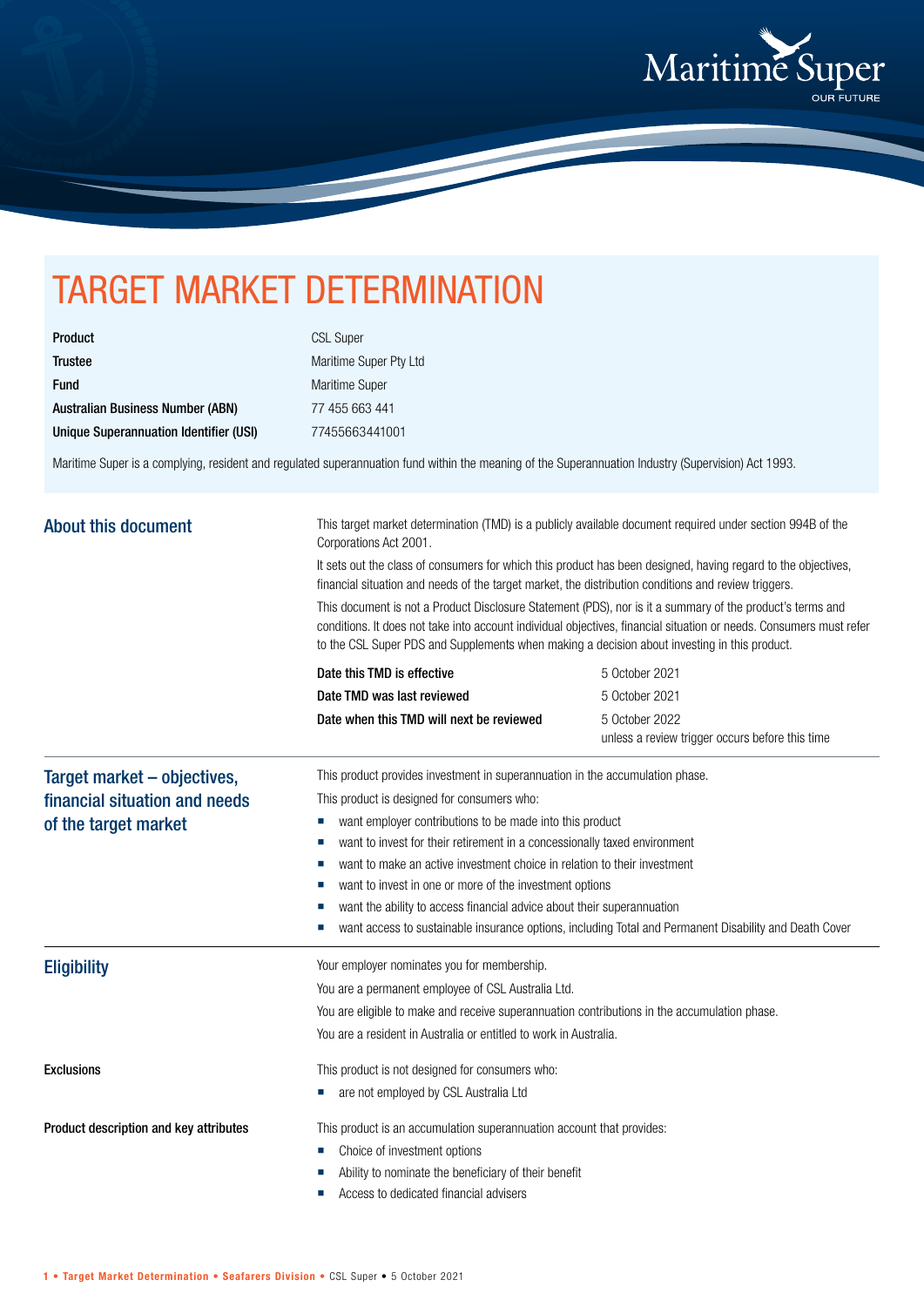| <b>Investments</b>                                                      | The table below sets out the sub-class of customers that each group of investments within CSL Super has been<br>designed for:                                                                                                                                                                                                                                                                                                                                                                                      |
|-------------------------------------------------------------------------|--------------------------------------------------------------------------------------------------------------------------------------------------------------------------------------------------------------------------------------------------------------------------------------------------------------------------------------------------------------------------------------------------------------------------------------------------------------------------------------------------------------------|
| Growth options - actively managed                                       | These options are designed for members who:                                                                                                                                                                                                                                                                                                                                                                                                                                                                        |
| - Shares Plus, Australian Equities,<br>International Equities, Balanced | Are seeking to invest for long-term growth, through exposure to Australian and international shares, with<br>ш<br>some exposure to unlisted investments, debt and cash<br>Are seeking to earn an investment return equivalent to or higher than CPI $+4\%$ pa on average over 20 years<br>ш<br>and are willing to accept a higher level of risk                                                                                                                                                                    |
|                                                                         | Are willing to invest in the option for a recommended minimum timeframe of $5+$ years<br>ш<br>Are willing to accept a greater level of volatility                                                                                                                                                                                                                                                                                                                                                                  |
| Growth options - passively managed -<br><b>Indexed Balanced</b>         | This option is designed for members who:<br>Are seeking to invest for long-term growth, through exposure to Australian and international shares, with<br>some exposure to unlisted investments, debt and cash<br>Seeking a lower cost investment<br>Are seeking to earn an investment return equivalent to or higher than CPI +2.5% pa on average over<br>20 years and are willing to accept a higher level of risk<br>Are willing to invest in the option for a recommended minimum timeframe of $5+$ years<br>×, |
|                                                                         | Are willing to accept a greater level of volatility<br>ш                                                                                                                                                                                                                                                                                                                                                                                                                                                           |
| Socially responsible option                                             | This option is designed for members who:                                                                                                                                                                                                                                                                                                                                                                                                                                                                           |
|                                                                         | Are seeking to invest for long-term growth                                                                                                                                                                                                                                                                                                                                                                                                                                                                         |
|                                                                         | Are seeking to invest in a responsible investment option                                                                                                                                                                                                                                                                                                                                                                                                                                                           |
|                                                                         | Are seeking to earn an investment return equivalent to or higher than CPI +3% pa on average over 20 years                                                                                                                                                                                                                                                                                                                                                                                                          |
|                                                                         | and are willing to accept a higher risk level                                                                                                                                                                                                                                                                                                                                                                                                                                                                      |
|                                                                         | Are willing to invest their capital in the option for a recommended minimum timeframe of $5+$ years                                                                                                                                                                                                                                                                                                                                                                                                                |
| Moderate option - Conservative Balanced                                 | This option is designed for members who:                                                                                                                                                                                                                                                                                                                                                                                                                                                                           |
|                                                                         | Are seeking to invest for long-term growth, across a range of asset classes<br>ш<br>Are seeking to earn an investment return equivalent to or higher than CPI +3% pa on average over 20 years<br>and are willing to accept a medium level of risk                                                                                                                                                                                                                                                                  |
|                                                                         | Are willing to invest in the option for a recommended minimum timeframe of $5+$ years<br>Are willing to accept some volatility                                                                                                                                                                                                                                                                                                                                                                                     |
| Defensive options - Capital Stable, Cash                                | These options are designed for members who:                                                                                                                                                                                                                                                                                                                                                                                                                                                                        |
|                                                                         | Are seeking to invest in lower risk options<br>ш                                                                                                                                                                                                                                                                                                                                                                                                                                                                   |
|                                                                         | Are seeking to earn an investment return up to CPI +2% pa on average over 20 years and are willing to<br>accept a lower level of risk                                                                                                                                                                                                                                                                                                                                                                              |
|                                                                         | Have a short term investment horizon<br>×,                                                                                                                                                                                                                                                                                                                                                                                                                                                                         |
| <b>Insurance</b>                                                        | Consumers may access insurance through this product. To be eligible they must meet the age, employment and<br>residency requirements detailed in the CSL Super Insurance Supplement. The table below sets out the sub-class<br>of consumers that each insurance option has been designed for:                                                                                                                                                                                                                      |
| Death insurance cover                                                   | This option is designed for members who:                                                                                                                                                                                                                                                                                                                                                                                                                                                                           |
|                                                                         | Are aged between 15 and 64                                                                                                                                                                                                                                                                                                                                                                                                                                                                                         |
|                                                                         | Want the ability to increase their cover (voluntary cover)                                                                                                                                                                                                                                                                                                                                                                                                                                                         |
|                                                                         | Want to nominate beneficiaries of the death benefit                                                                                                                                                                                                                                                                                                                                                                                                                                                                |
| <b>Total &amp; Permanent Disablement</b>                                | This option is designed for members who:                                                                                                                                                                                                                                                                                                                                                                                                                                                                           |
| insurance cover                                                         | Are aged between 15 and 64<br>ш                                                                                                                                                                                                                                                                                                                                                                                                                                                                                    |
|                                                                         | Want to receive a lump sum benefit in the event they are unable to ever work again due to illness or<br>accident                                                                                                                                                                                                                                                                                                                                                                                                   |
|                                                                         | Want the ability to increase their cover (voluntary cover)                                                                                                                                                                                                                                                                                                                                                                                                                                                         |
| Income Protection insurance cover                                       | This option is designed for members who:                                                                                                                                                                                                                                                                                                                                                                                                                                                                           |
|                                                                         | Are aged 15 to 64                                                                                                                                                                                                                                                                                                                                                                                                                                                                                                  |
|                                                                         | Want to receive a monthly benefit if they cannot work for an extended period of time due to injury or illness                                                                                                                                                                                                                                                                                                                                                                                                      |